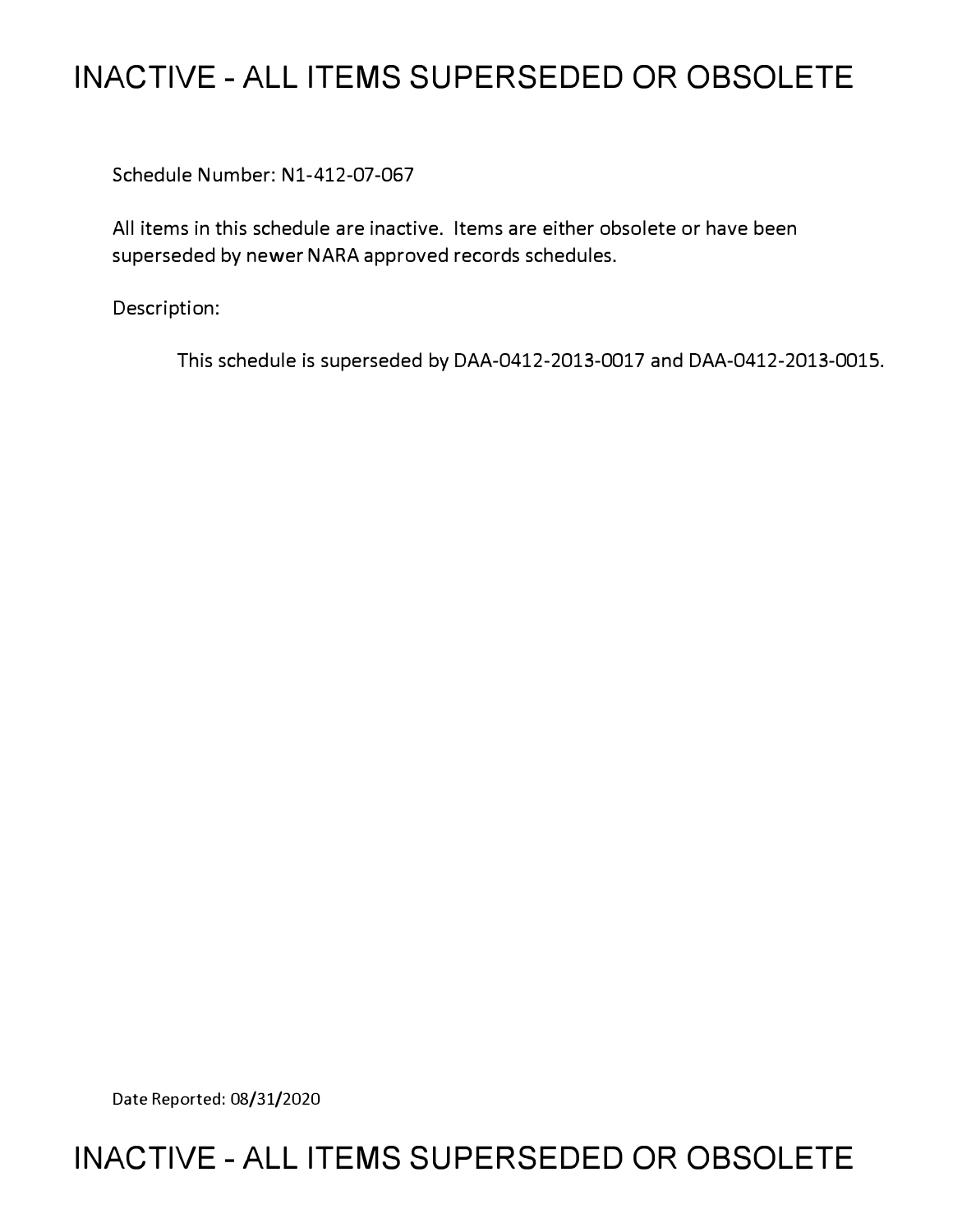| <b>REQUEST FOR RECORDS DISPOSITION AUTHORITY</b>                               |                                                                                                |                                                                                                                                                                                                                                                                                                                                               |                     |              | JOB NUMBER N/-412-07-67                                                                                                                                                                                                              |                                                                    |  |  |
|--------------------------------------------------------------------------------|------------------------------------------------------------------------------------------------|-----------------------------------------------------------------------------------------------------------------------------------------------------------------------------------------------------------------------------------------------------------------------------------------------------------------------------------------------|---------------------|--------------|--------------------------------------------------------------------------------------------------------------------------------------------------------------------------------------------------------------------------------------|--------------------------------------------------------------------|--|--|
| To: NATIONAL ARCHIVES and RECORDS ADMINISTRATION (NIR)<br>WASHINGTON, DC 20408 |                                                                                                |                                                                                                                                                                                                                                                                                                                                               |                     |              | $\frac{1}{86667}$<br><b>DATE RECEIVED</b>                                                                                                                                                                                            |                                                                    |  |  |
| 1. FROM (Agency or establishment)                                              |                                                                                                |                                                                                                                                                                                                                                                                                                                                               |                     |              | <b>NOTIFICATION TO AGENCY</b>                                                                                                                                                                                                        |                                                                    |  |  |
| U.S. Environmental Protection Agency                                           |                                                                                                |                                                                                                                                                                                                                                                                                                                                               |                     |              |                                                                                                                                                                                                                                      |                                                                    |  |  |
| 2. MAJOR SUBDIVISION                                                           |                                                                                                |                                                                                                                                                                                                                                                                                                                                               |                     |              |                                                                                                                                                                                                                                      |                                                                    |  |  |
| <b>OECA</b>                                                                    |                                                                                                |                                                                                                                                                                                                                                                                                                                                               |                     |              | In accordance with the provisions of 44 U.S.C.<br>3303a,<br>disposition<br>the<br>request,<br>including<br>amendments, is approved except for items that may<br>be marked Adisposition not approved= or<br>Awithdrawn≅ in column 10. |                                                                    |  |  |
| 3. MINOR SUBDIVISION                                                           |                                                                                                |                                                                                                                                                                                                                                                                                                                                               |                     |              |                                                                                                                                                                                                                                      |                                                                    |  |  |
| Agency-wide and Headquarters                                                   |                                                                                                |                                                                                                                                                                                                                                                                                                                                               |                     |              |                                                                                                                                                                                                                                      |                                                                    |  |  |
| 4. NAME OF PERSON WITH WHOM TO CONFER<br>5. TELEPHONE                          |                                                                                                |                                                                                                                                                                                                                                                                                                                                               |                     | <b>DATE</b>  |                                                                                                                                                                                                                                      | ARCHIVIST OF THE UNITED STATES                                     |  |  |
| John B. Ellis                                                                  |                                                                                                |                                                                                                                                                                                                                                                                                                                                               | 202-566-1643        |              | 子的/03                                                                                                                                                                                                                                | $M_{\bullet}$ $D$ with                                             |  |  |
|                                                                                | $\boxtimes$ is not required;                                                                   | proposed for disposal on the attached 1 page(s) are not now needed for the business of this agency or will not be needed after the<br>retention periods specified; and that written concurrence from the General Accounting Office, under the provisions of Title 8 of the<br>GAO manual for Guidance of Federal Agencies,<br>is attached; or | has been requested. |              |                                                                                                                                                                                                                                      |                                                                    |  |  |
| SIGNATURE OF AGENCY REPRESENTATIVE<br><b>DATE</b><br>7/26/07<br>John B. Ellis  |                                                                                                |                                                                                                                                                                                                                                                                                                                                               |                     | <b>TITLE</b> | <b>Agency Records Officer</b>                                                                                                                                                                                                        |                                                                    |  |  |
| 7. Item<br>No.                                                                 |                                                                                                | 8. DESCRIPTION OF ITEM AND PROPOSED DISPOSITION                                                                                                                                                                                                                                                                                               |                     |              | 9. GRS OR SUPERSEDED<br><b>10. ACTION TAKEN</b><br>(NARA USE ONLY)<br><b>JOB CITATION</b>                                                                                                                                            |                                                                    |  |  |
| 1                                                                              | <b>EPA 208 Criminal Investigation Records</b>                                                  |                                                                                                                                                                                                                                                                                                                                               |                     |              | N1-412-99-24/1                                                                                                                                                                                                                       |                                                                    |  |  |
| $\overline{\mathbf{c}}$                                                        | EPA 322 Good Laboratory Practice (GLP) and Audit Report File                                   |                                                                                                                                                                                                                                                                                                                                               |                     |              | NC1-412-85-24/7                                                                                                                                                                                                                      |                                                                    |  |  |
| 3                                                                              | EPA 347 Printouts of Pesticide Production and Distribution Data<br><b>Reported Under FIFRA</b> |                                                                                                                                                                                                                                                                                                                                               |                     |              | NC1-412-85-24/37                                                                                                                                                                                                                     |                                                                    |  |  |
|                                                                                |                                                                                                | $27 - 1$                                                                                                                                                                                                                                                                                                                                      |                     |              |                                                                                                                                                                                                                                      |                                                                    |  |  |
|                                                                                |                                                                                                |                                                                                                                                                                                                                                                                                                                                               |                     |              |                                                                                                                                                                                                                                      |                                                                    |  |  |
|                                                                                |                                                                                                |                                                                                                                                                                                                                                                                                                                                               |                     |              |                                                                                                                                                                                                                                      |                                                                    |  |  |
|                                                                                |                                                                                                |                                                                                                                                                                                                                                                                                                                                               |                     |              |                                                                                                                                                                                                                                      |                                                                    |  |  |
| $\mathcal{O}$                                                                  |                                                                                                | 13/08 CODIE Sat to Agent, NWMUR, NR                                                                                                                                                                                                                                                                                                           |                     |              |                                                                                                                                                                                                                                      |                                                                    |  |  |
| 115-109                                                                        |                                                                                                | NSN(7540-00-634-4065<br>PREVIOUS EDITION NOT USABLE                                                                                                                                                                                                                                                                                           |                     |              |                                                                                                                                                                                                                                      | STANDARD FORM SF 115 (REV. 3-91)<br>Prescribed by NARA 36 CFR 1228 |  |  |

NWML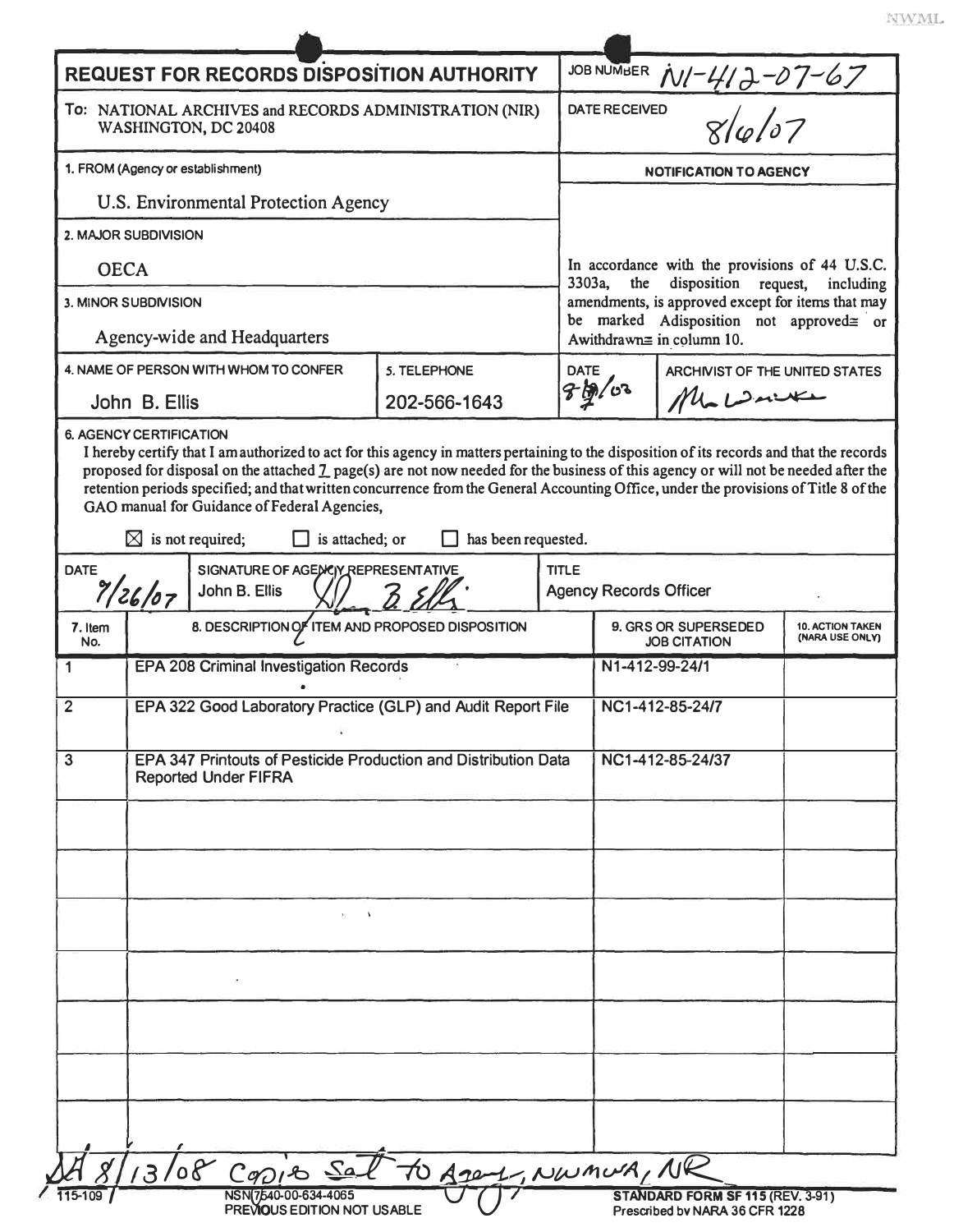

**This schedule is in development. It may not be used to retire or destroy records. If you have any questions, please contact the Records Help Desk.** 

## **EPA Records Schedule 208**

**Status:** Development, 07/31/2007

**Title:** Criminal Investigation Records

**Program:** Enforcement and Compliance Assurance

**Applicability:** Agency-wide

**Function:** 115-045-01 - Investigation and Surveillance of Environmental Criminals

## **NARA Disposal Authority:**

This schedule authorizes the disposition of the record copy in any media (media neutral). Records designated for permanent retention must be transferred to the National Archives in accordance **with**  NARA standards at the time of transfer.

• Pending

### **Description:**

Includes criminal investigation files compiled by Criminal Investigation **units** Agency-wide. Case files consist of items such as a completed criminal investigation package, search warrants, interview reports, investigation reports, lab analyses, indictments, plea agreements, business records, affidavits, and related records.

Excludes: Superfund site-specific and oil spill site-specific records covered by EPA 025 and EPA 480, respectively.

#### **Disposition Instructions:**

**Item a:** Closed cases - No referral for criminal prosecution

Includes cases that are investigated but not referred to the Department of Justice (DOJ) because no targets were identified or allegations were unfounded.

- **Disposable**
- Close inactive records upon completion of investigation or prosecution.
- Destroy *5* years after case is closed.

**Item b:** Closed cases - Prosecution declined

Includes cases for which targets were identified, but DOJ declined to prosecute.

<file://F:\bf2007\schedules>media neutral NARA project\208.html 7/16/2007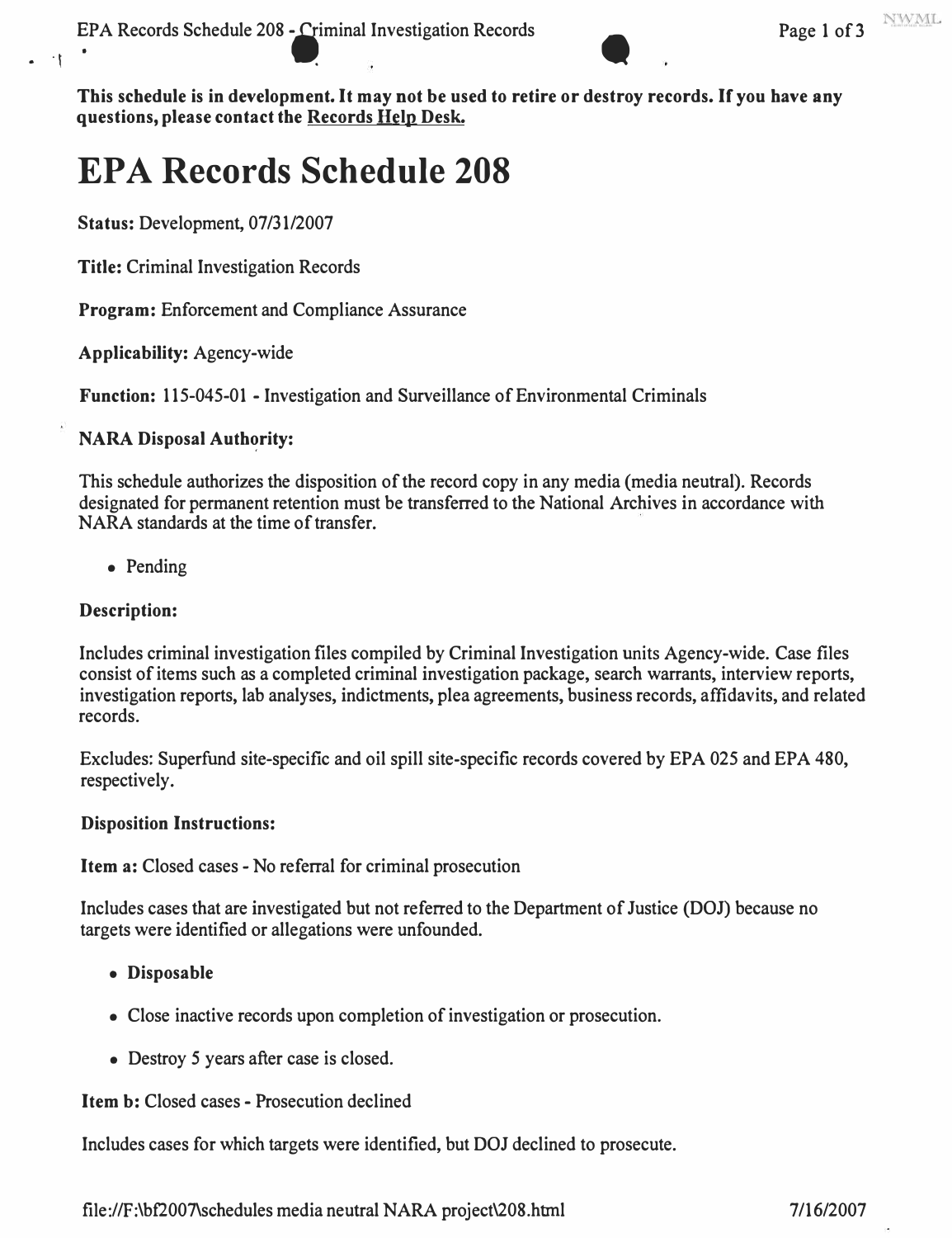**EPA Records Schedule 208 - Criminal Investigation Records Page 2 of 3**<br> **i** 

 $\mathbf{P}$ 

- **Disposable**
- **Close inactive records upon completion of investigation or prosecution.**
- **Destroy IO years after file closure.**

**Item c: Closed cases - Judicial action** 

**Includes cases prosecuted by DOJ.** 

- **Disposable**
- **Close inactive records upon completion of investigation or prosecution.**
- **Destroy 15 years after file closure.**

## **Guidance:**

**Criminal enforcement counsel records are scheduled as EPA 683. See EPA 684 for the Criminal Docket System. Other enforcement action files that are not Superfund or oil spill site-specific are scheduled as EPA 207.** 

**Program should destroy duplicate materials before retiring to the Federal Records Center (FRC). Records are to be retired to the FRC in the Region in which the investigating unit is located.** 

**Specific legal citations include:** 

- **Law Enforcement Authority, April 28, 1989, Federal Register, Wed., May 10, 1989**
- **28 CFR Part 60.3(a)**

## **Reasons for Disposition:**

**The disposition instructions have been rewritten as media neutral to allow for maintaining the record copy in EPA's electronic recordkeeping system. The retention has not changed.** 

**Item d for electronic copies created with word processing and electronic mail applications was deleted 08/17/2006 pursuant to NARA Bulletin 2006-04.** 

## **Custodians:**

**Office of Enforcement and Compliance Assurance, Criminal Investigation Division** 

- **Contact: Becky Barnes**
- **Telephone: 202-564-2490**

## **Related Schedules:**

**EPA 025, EPA 207, EPA 480, EPA 683, EPA 684**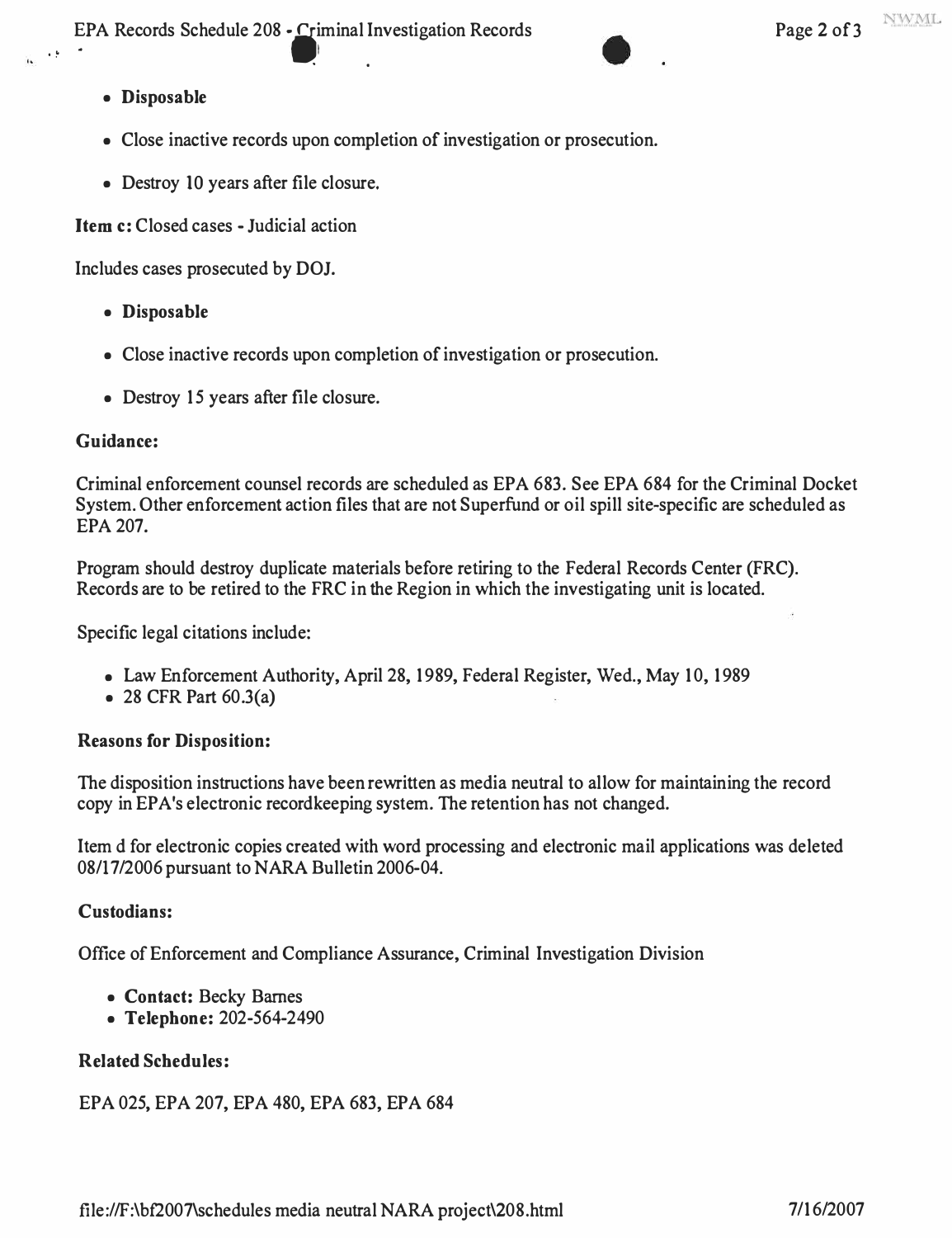:PA Records Schedule 208 - iiminal Investigation Records Page 3 of3 . • . .



## **Previous NARA Disposal Authority:**

Nl-412-99-24/1

Entry: 04/16/1992

**EPA Approval:** Pending

**NARA Approval:** Pending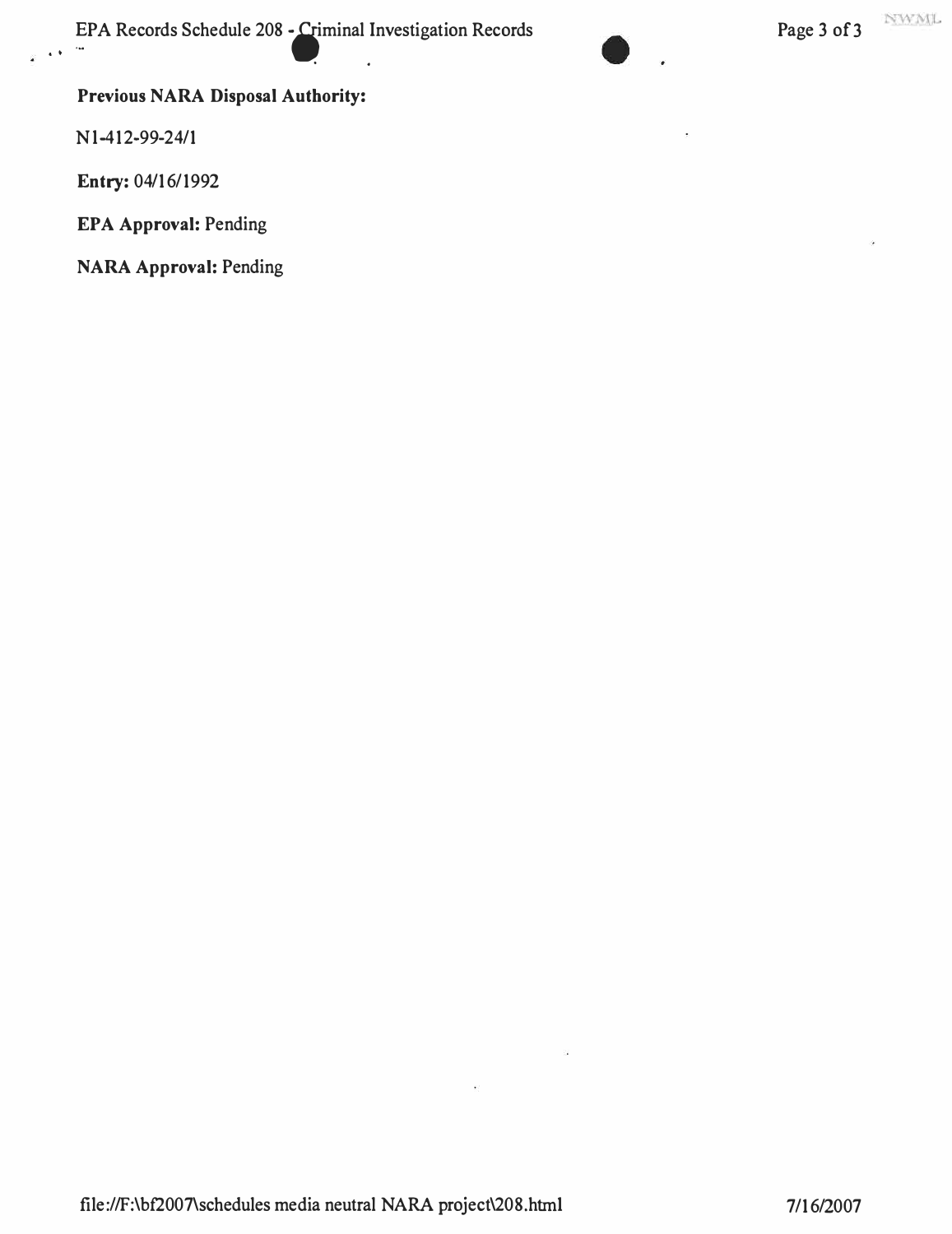NWML

 $\epsilon_{\rm in} \geq \frac{c_{\rm in} - \epsilon_{\rm in}}{h}$ Records Schedule 322 - Good Laboratory Practice (GLP) and Audit Repo

**This schedule is in development. It may not be used to retire or destroy records. If you have any questions, please contact the Records Help Desk.** 

# **EPA Records Schedule 322**

**Status:** Development, 07/31/2007

**Title:** Good Laboratory Practice (OLP) and Audit Report File

**Program:** Compliance Monitoring

**Applicability:** Headquarters

**Function:** 301-092 - Program Evaluation

#### **NARA Disposal Authority:**

This schedule authorizes the disposition of the record copy in any media (media neutral). Records designated for permanent retention must be transferred to the National Archives in accordance with NARA standards at the time of transfer.

• Pending

#### **Description:**

Pertains to audits of laboratories involved in performing studies for registrants prior to product registration. Records contain inspector's worksheets, correspondence, support documents to justify claims made in the field, and follow-up actions required.

#### **Disposition Instructions:**

**Item a:** Record copy

- **Disposable**
- Close inactive records upon completion of laboratory audit.
- Destroy 25 years after file closure.

#### **Guidance:**

Records containing sensitive information must be shredded or otherwise definitively destroyed to protect confidentiality.

Specific legal citations include:

- Federal Insecticide, Fungicide, and Rodenticide Act, as amended, Sec. 3-6, 8, 18, 24(c), 25(a)
- 40 CFR Part 160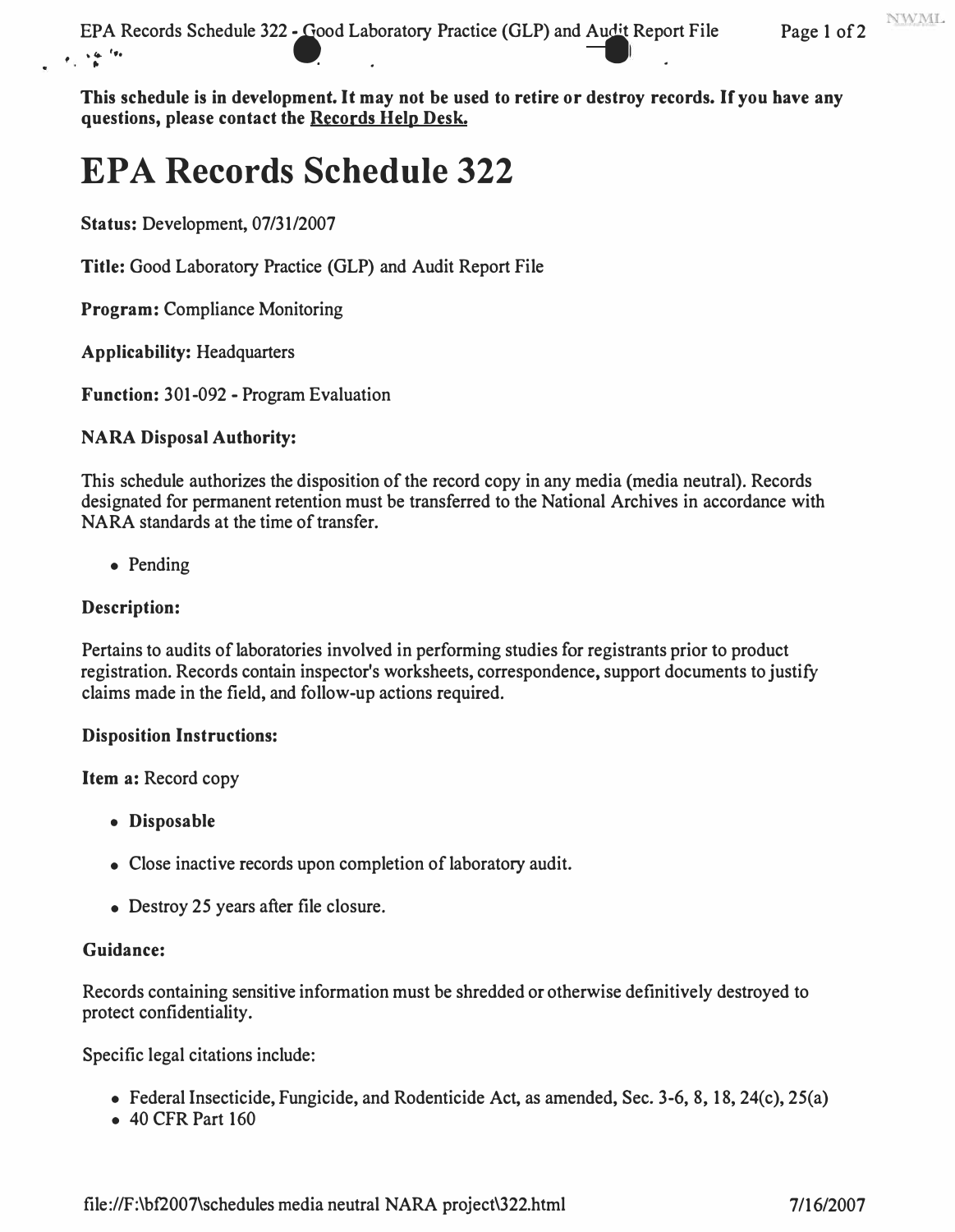#### **Reasons for Disposition:**

The disposition instructions have been rewritten as media neutral to allow for maintaining the record copy in EPA's electronic recordkeeping system. The retention has not changed.

Item b for electronic copies created with word processing and electronic mail applications deleted 08/18/2006 pursuant to NARA Bulletin 2006-04.

#### **Custodians:**

Office of Enforcement and Compliance Assurance, Laboratory Data Integrity Branch

- **Contact:** Doris Dyson
- **Telephone:** 202-564-4129

**Related Schedules:** 

#### **Previous NARA Disposal Authority:**

NC 1-412-85-24/7

**Entry:** 08/20/1992

**EPA Approval:** Pending

**NARA Approval:** Pending

•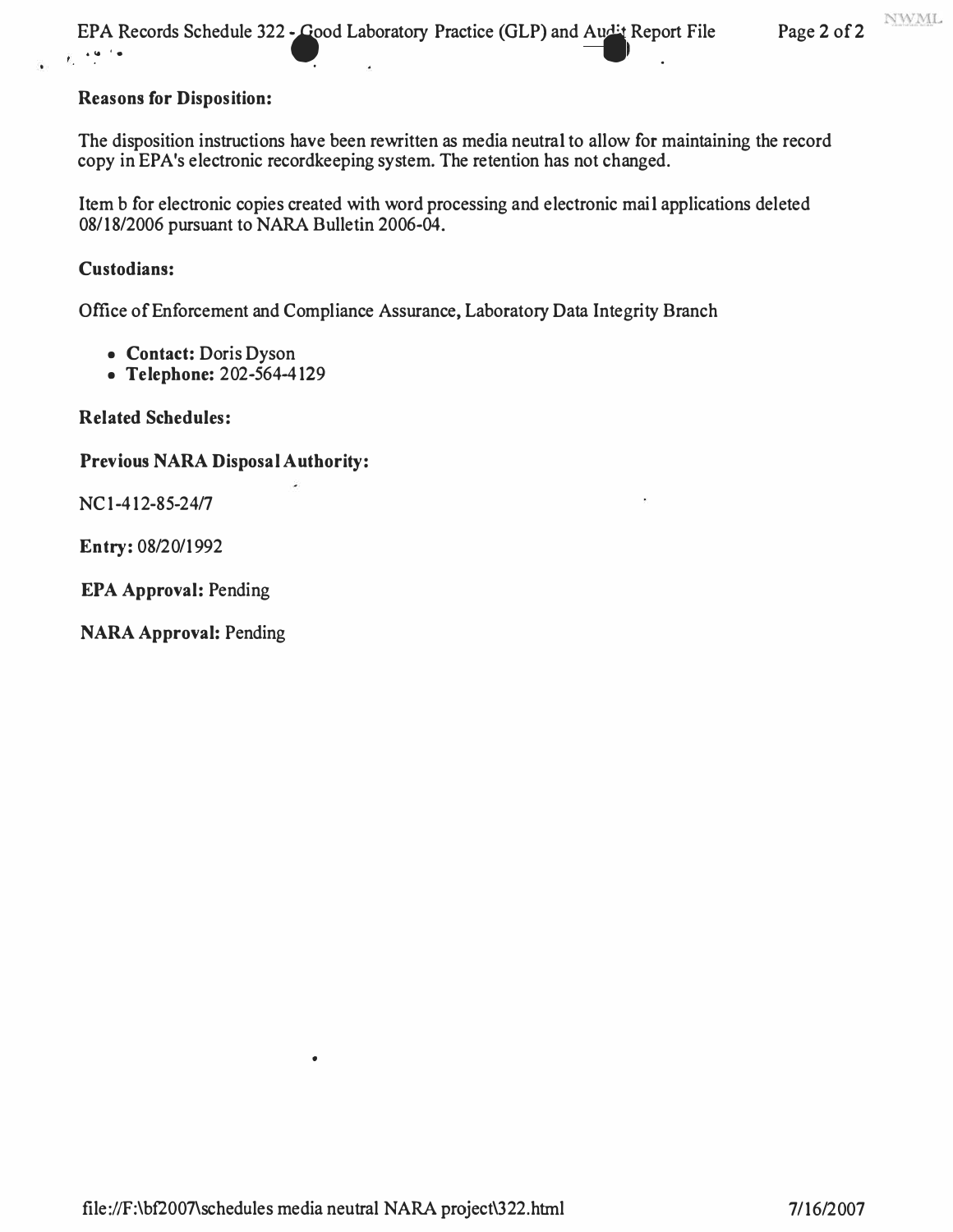$\sqrt{\sum_{i=1}^{n} P_i A}$  Records Schedule 347 - Printouts of EPA Records Schedule 347 - Printouts of Pesticide Production and Distribution Data Rep... Page 1 of 2

**This schedule is in development. It may not be used to retire or destroy records. If you have any questions, please contact the Records Help Desk.** 

# **EPA Records Schedule 347**

**Status:** Development, 07/31/2007

**Title:** Printouts of Pesticide Production and Distribution Data Reported Under FIFRA

**Program:** Compliance Monitoring

**Applicability:** Headquarters

**Function:** 108-025-08 - Compliance and Enforcement

#### **NARA Disposal Authority:**

This schedule authorizes the disposition of the record copy in any media (media neutral). Records designated for permanent retention must be transferred to the National Archives in accordance with NARA standards at the time of transfer.

• Pending

#### **Description:**

Records are computer printouts with information on pesticide establishments bearing an EPA number and data reported to EPA on quantities produced and distributed for each pesticide.

#### **Disposition Instructions:**

**Item a:** Record copy

- **Disposable**
- Close inactive records at end of year.
- Destroy 20 years after file closure.

#### **Guidance:**

Records containing sensitive information must be shredded or otherwise definitively destroyed to protect confidentiality.

#### **Reasons for Disposition:**

The disposition instructions have been rewritten as media neutral to allow for maintaining the record copy in EPA's electronic recordkeeping system. The retention has not changed.